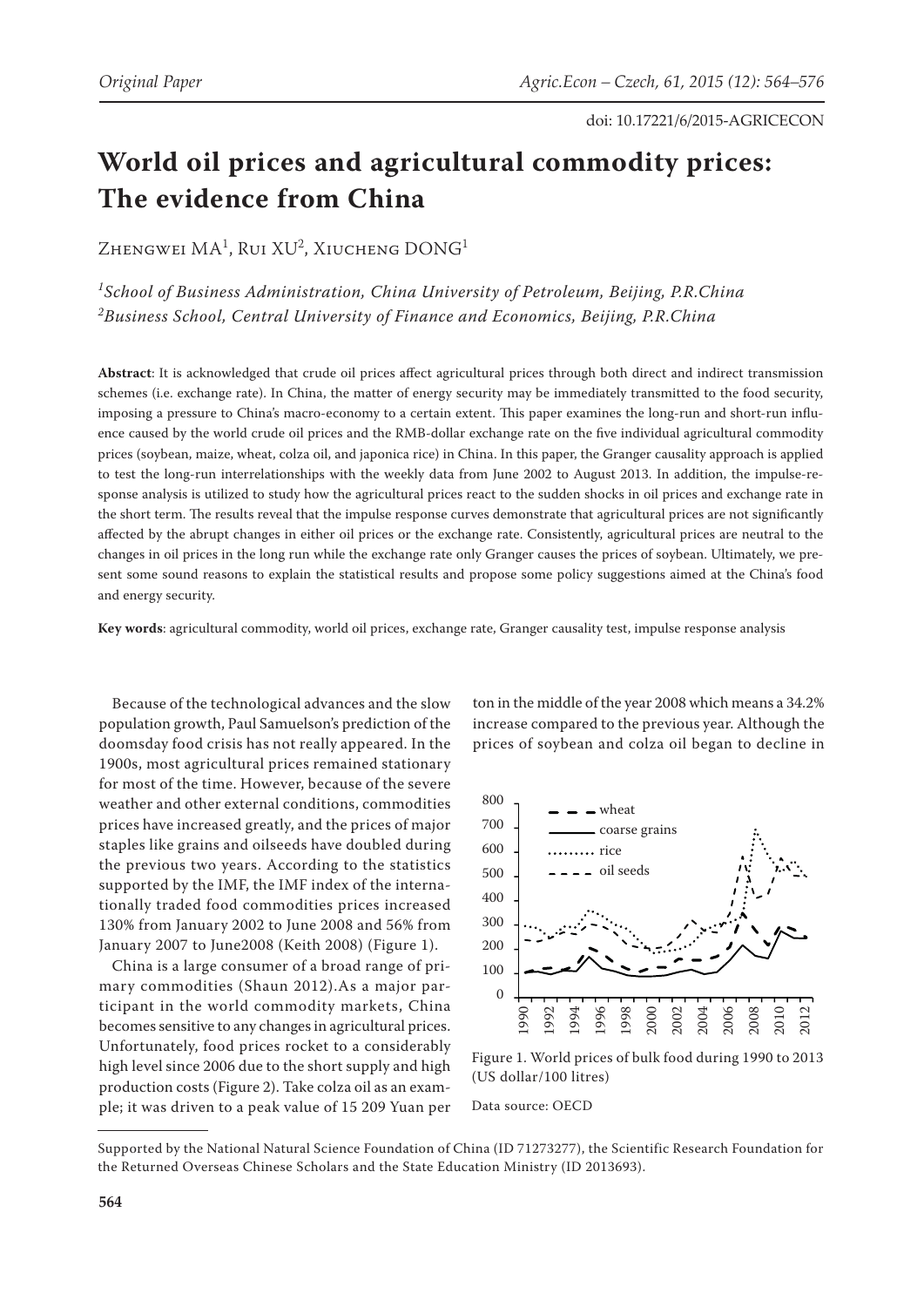



Figure 2. Five main agricultural commodity prices in China (RMB/ton)

the late-2008, they quickly recovered to a relatively high level. Moreover, the frequent fluctuation of the agriculture prices causes an indirect effect on the prices of other bulk commodities. For example, the prices of pork rose by 60% in the year 2007 and 40% in the year 2010. It was because of the rising prices of corns, wheat and other staples which pushed the cost of feeding to a higher level. In the meanwhile, the prices of soybean oil also ran high by 20% in the year 2010 (The State Statistical Bureau).

Indeed, the soaring agricultural prices broke the economic balance of almost all countries in the world especially for developing countries. Although higher food prices improved the terms of trade and the benefit level for the food exporters, such as the USA, Canada and so on, the number of net importers is three times larger than that of the net exporter (Von Braun 2008). As a consequence, food importers suffered widespread losses during the crisis. The governments paid more for the economic fluctuation. It was estimated by the Food and Agriculture Organization (FAO) that developing countries would pay an extra cost of 324 billion dollars in the face of the higher food prices (FAOSTAT). Based on the miserable situation, the governments of developing countries question the factors influencing the agricultural commodity markets. Abbott et al. (2008) proposed three key determinants which are also universally acknowledged by most economists, namely, the excess demand, the value of the US dollar, and the energy-agriculture linkage. Among the three factors, the concurrently increased energy prices are thought to play the critical role through both the direct and indirect schemes.

The prices of international crude oil rocketed to \$140 per barrel from \$20 per barrel at the end of the 1990s. By coincidence, the prices of corns showed the same trend of increase simultaneously (Figure 3). Hanson et al. (1993) analyzed the cost linkages between energy and agriculture using an input-output model and discovered that an increase in oil price would in turn cause extra costs to the feed agricultural commodities. Higher oil prices not only increase the prices of capital goods in the agricultural sector but also bring an unnecessary transportation cost. On the other side, the spiking oil prices stimulate the production of ethanol, a perfect substitution of the oil energy. Therefore, an expansion of biofuel demand causes the rise of the agricultural prices. Many countries even launch related policies to support and encourage the mass production of ethanol, also leading to an indirect excess demand for agricultural commodities. As the largest producer of ethanol, the USA put 25% of corns into the production of ethanol in 2007 (Figure 4), thus pushing the price of corn to a fairly high level. What is worse, the price of soybean was pulled high at the same time (US Department of Energy).

Furthermore, Harri et al. (2009) presented that the oil trade is conducted mainly in the US dollars, while the domestic agricultural prices are conducted in the RMB; hence, the changes in the oil prices will indirectly influence the commodity prices through the transmission of exchange rates (Figure 5). The depreciation/appreciation of the local currency will determine the price level of exportation to the foreign countries. For example, the depreciation of the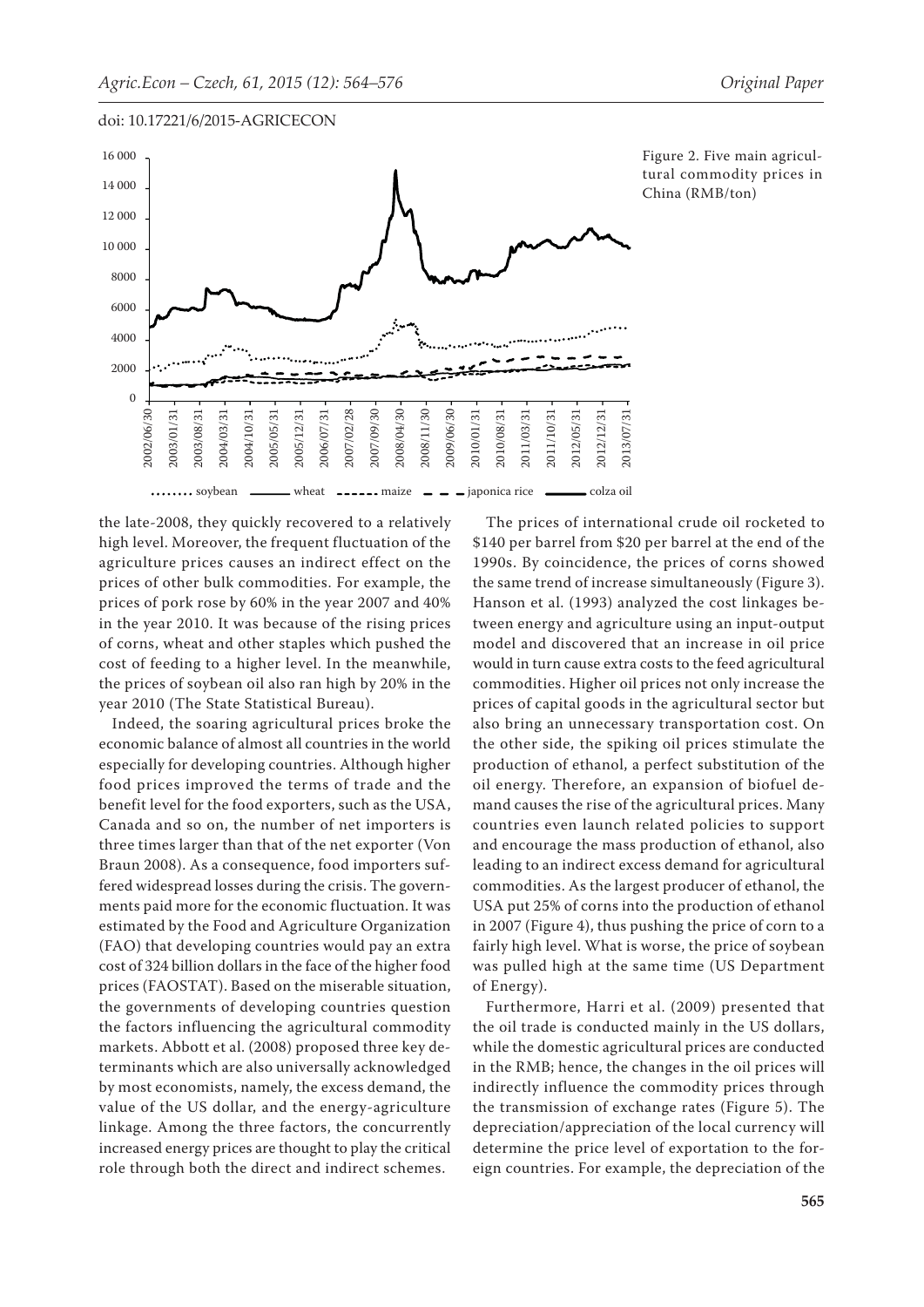

Figure 3. Prices of international crude oil and soybean (2002–2012) in the world (US dollar/gallon)

Data source: IEA report and OECD database

RMB will make the product cheaper to buy in China in the short-run. When the market regains balance, the commodity prices have already been pulled high. In contrast, the outside appreciation of the RMB will make the domestic commodities more expensive than in the foreign countries, stimulating the consumers to make the consumption abroad. The reduced domestic demand will in turn cause prices to a new balance. It is recorded in a report called the Chinese Luxury Traveller White Paper 2013 (2013) issued by Hurun and ILTM Asia that the Chinese tourists rank No.1 in terms of the abroad consumption in the year 2012, accounting for 24 percent of the global level,

 $\theta$ 1000 2000 3000 4000 5000 6000 7000 1980 1982 1984 1986 1988 1990 1992 1994 1996 1998 2000 2002 2004 2006

Figure 4. Production of bio-ethanol in the USA (million gallons)

Data source: Renewable fuels association

amounting to 85 billion dollars (equals to 529.6 billion RMB). The KPMG also made a similar survey that people tend to purchase abroad because the goods are cheaper (KPMG 2013).

From the knowledge we obtained, the direct and indirect effects of oil prices are not well discovered in the emerging markets and the relationship between the oil price and commodity prices is largely empirical. In this paper, we will discuss the direct and indirect effects (exchange rate) of the world oil prices on agricultural prices from the prospect of short-run and long-run. The authors also agree with Baffes (2007) on the usage of the individual



Figure 5. The exchange rate of RMB/dollar from 2002 to 2013

Data source: China Bureau of Statistics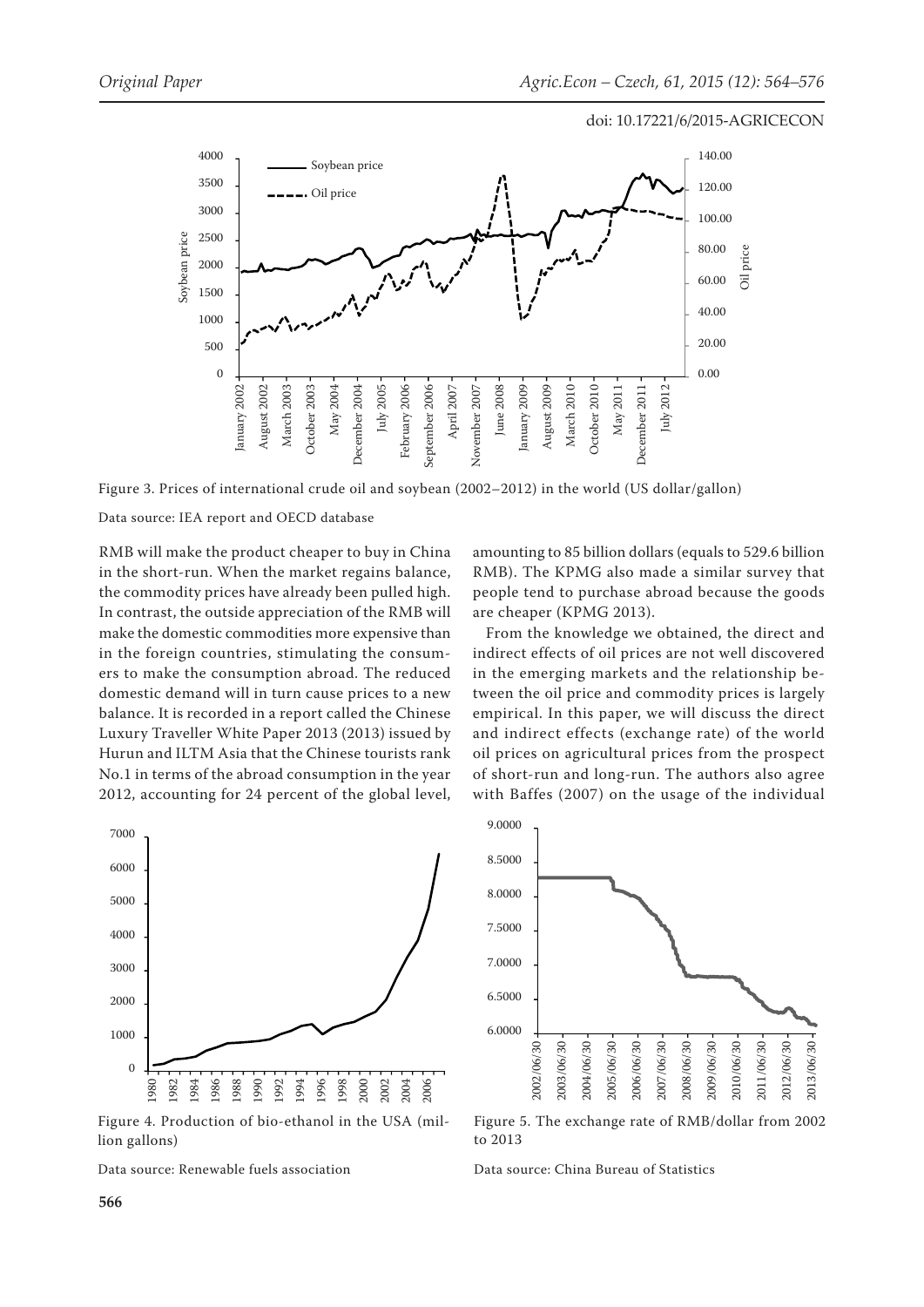agricultural commodity prices rather than an aggregate index for the agricultural sector prices. We employ the Granger causality test and the generalized impulse response analysis to study the long-run and short-run situation respectively.

A better insight on the interactions between the oil price and the local commodity prices will help the policy makers to establish an effective money and fiscal policy. A sustained and abundant supply of food is also the guarantee of the security of a country. Producers or farmers can adjust promptly their production to cater for the variable demand, thus mitigating the producer's risk and the exchange rate risk as well.

#### **LITERATURE REVIEW**

The seemingly coincidental simultaneous soaring of the agricultural prices and the world oil prices has attracted the attention of a large number of economists from all over the world. The focus of the research is based on either the role of biofuels or the exchange rate changes.

Several brilliant articles shed light on the relationship between the crude oil prices and agricultural prices. Esmaeili and Shokoohi (2011) found that the crude oil prices have an indirect effect on food prices. Campiche et al. (2007) examine the co-variability between the crude oil prices and corn, sorghum, sugar, soybeans, soybean oil, and palm oil prices during the 2003–2007 time period. Johansen co-integration tests revealed no co-integrating relationships during the 2003–2005 time frame. However, the corn prices and soybean prices were co-integrated with the crude oil prices during the 2006–2007 time period. Oil price shocks can explain a minor friction of agricultural commodity price variations before the food crisis in 2006–2007, whereas in the post-crisis period, their explanatory abilities become much higher (Wang et al. 2014). And Nazlioglu (2011) found that there is a persistent unidirectional nonlinear causality running from the oil prices to the corn and to the soybeans prices. In a similar study conducted by Yu et al. (2006), the authors investigate the long-run interdependence between the major edible oil prices and examine the dynamic relationship between the vegetable and crude oil prices. The Johansen cointegration results indicate that the influence of the crude oil price on the edible oil prices is not significant over the study period.

In a study of Baffees (2007), he discovered the effect of the crude oil prices on the prices of 35 internationally traded commodities for the 1960-2005 periods. By deducing the regression equation, he gave the conclusion that if the oil prices remain high for some time, then the commodity prices boom is likely to last much longer than earlier. He also estimates the pass-through of the crude oil prices to the non-energy commodity index as 16%. Besides the individual commodity prices, he also used the data of price indices and put forward a valuable suggestion for the further study that they needed to be supplemented by the individual commodity analysis on the methodological side. Xiaodong Du et al. (2010) find that the oil price shocks appear to have triggered sharp price changes in the agricultural commodity markets because of the tighter interconnection between the food and energy markets. They utilize the weekly prices of crude oil, corn and wheat futures from 1998 to 2009 with the Bayesian Markov Chain Monte Carlo methods. The two studies above both demonstrate the significant relationship between the food prices and energy prices. Nevertheless, some economists give different results. Zhang and Reed (2008) concluded that the changes in agricultural prices of China did not result from the world crude oil prices when studying the scenario of China.

In addition, there is another linkage between the petroleum prices and the agricultural commodity prices put forward by Abbot et al. (2008). In this paper, the authors take the increase in the US current account deficit into consideration. The side effect of the increasing current account is the depreciation of the US dollar which makes the exports attractive and the imports less attractive (the exchange rate effect).

In the present market, with the prosperous international trade among countries, the exchange rate is considered as a crucial factor when it comes to the macroeconomic indicators. However, decades ago, the role of the exchange rate as an integral part of agricultural economics was overlooked until the year 1974. The seminal work on the role of the exchange rate in the agricultural trade is made by Schuh (1974). He argued in his paper that the overvalued US dollar reduced the exports due to the additional expenses in other countries. Kost (1976) reviewed the theoretical framework used to assess the trade impact of a devaluation or appreciation of a country's currency on any commodity of the country's economy. He points out that there is an upper maximum on how much price and quantity can change in response to an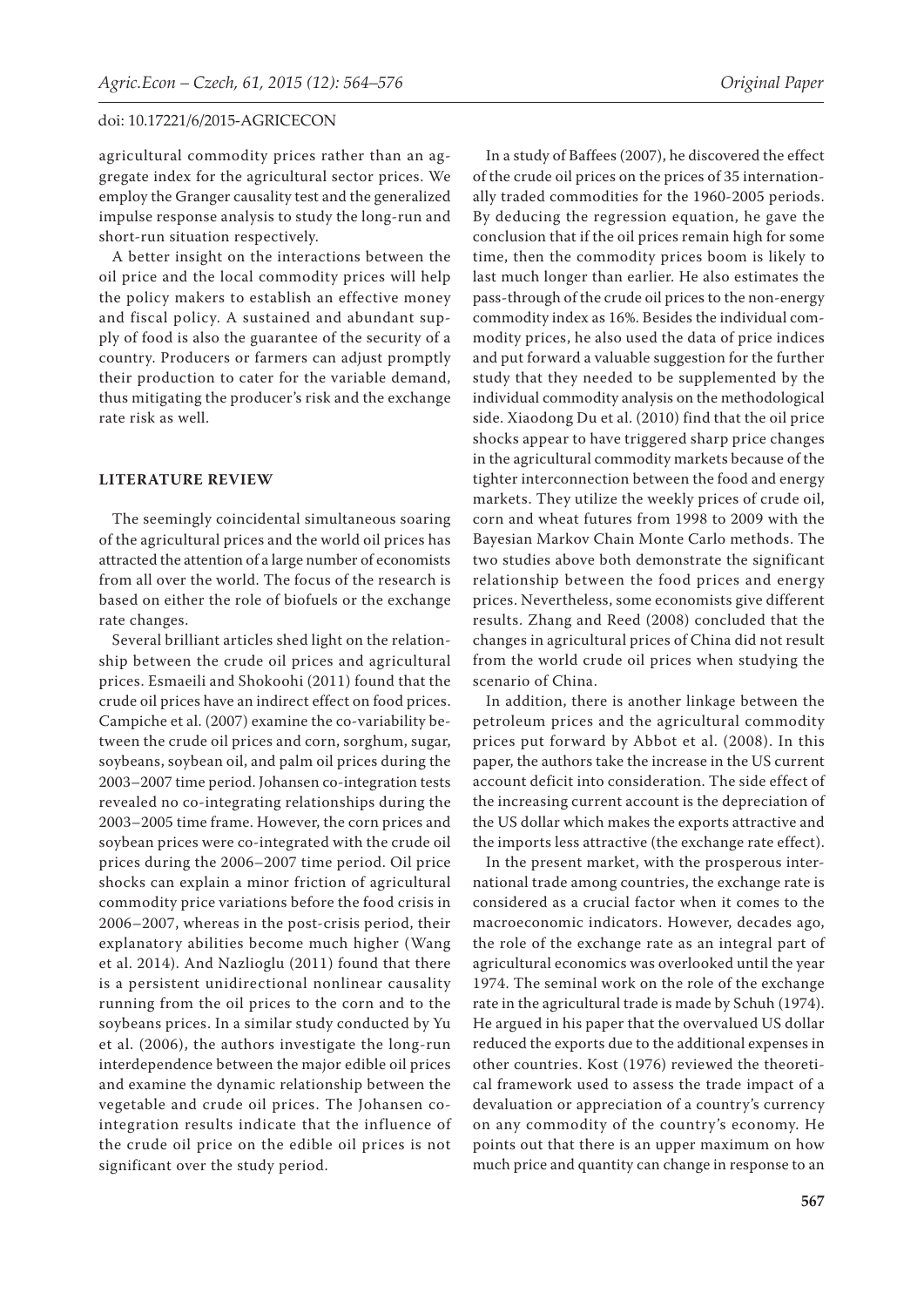exchange rate change. At the same time, Vellianitis-Fidas (1976) made a cross-sectional study by using the stepwise ordinary least squares (OLS) method with the data from various time periods. In sum, both Kost and Vellianitis-Fidas agree that the US devaluations of the dollar were not the cause of high prices in 1972–1973. Chambers (1981) utilized a regression to test the Granger causality among the money supply, agricultural exports, agricultural imports and interest rates. His findings were important and were consistent with others' findings that the money supply/value of the dollar plays some role in the level of the agricultural trade. In contrast, Batten and Belongia (1984) support the view that the exchange rates do not matter. Batten and Belongia argue that the real stimulus for the export demand comes from the income enhancements in the importing countries. Chambers (1984) developed a theoretical model capable of examining the short-run effects of various monetary policies on the agricultural sector. Also a Vector Auto Regression (VAR) model was created to help solve the statistical problem. Kwon and Koo (2009) explored the reason of the surges of the food prices based on the method proposed by Toda and Yamamoto (1996) of the Granger causality tests. They find that the food prices are affected by the exchange rate and energy prices through various channels which

is also proved by the previous empirical findings made by Abbott et al. (2008).

Since there are different opinions in the history of the research on the relationship between the exchange rate and the agricultural commodity prices, the authors make a summary of the relevant literature (Table 1).

## **EMPIRICAL METHODS**

#### **Co-integration test**

## *EG co-integration test*

 Engle and Granger (1987) created a two-step test which is now named the unit root test to examine whether there exists the long-term stable relationship between the variables  $Y_t$  and  $X_t$  (i.e. co-integration relationship).

Step 1 Estimate the equation with the OLS method

$$
Y_t = \alpha_0 + \alpha_1 X_t + \mu_t
$$

After calculating the non-equilibrium error, we get

$$
\widehat{Y}_t = \widehat{\alpha_t} + \widehat{\alpha_1} X_t \widehat{e_t} = Y_t - \widehat{Y}_t
$$

which is called the co-integrating regression.

Step 2 Test the stability of the residual error obtained from step 1.

| Author                                        | Commodity                                            | Method                                                        | Exchange rate - role        |
|-----------------------------------------------|------------------------------------------------------|---------------------------------------------------------------|-----------------------------|
| Johnson, Grennes and<br>Thursby (1977)        | Wheat                                                | Deterministic short run<br>forecasting model                  | somewhat important          |
| Chambers and Just<br>(1979)                   | General agriculture                                  | Critique of exchange rate<br>treatment                        | overly restricted in models |
| Collins, Meyers and<br>Bredahl (1980)         | Wheat, corn, soybeans<br>and cotton                  | Simple analytic method                                        | important                   |
| Chambers and Just<br>(1981)                   | Wheat, corn, soybeans                                | Dynamic three stage least<br>squares                          | important in the short run  |
| Chambers and Just<br>(1989)                   | Agricultural vs.<br>non-agricultural sector          | Vector auto-regression                                        | important                   |
| Bessler (1984)                                | Brazilian agricultural prices Vector auto-regression |                                                               | not important               |
| Batten and Belongia<br>(1986)                 | General agriculture                                  | Standard expression for export<br>determination               | inconclusive                |
| Orden and Fackler<br>(1989)                   | General agriculture                                  | Non-recursive structurally<br>identified model                | play a role                 |
| Robertson and Orden<br>(1990)                 | Agricultural prices                                  | Vector auto-regression and<br><b>Vector Error Correction</b>  | important                   |
| Henry, Peterson, Bessler<br>and Farris (1993) | Beef cattle                                          | Time series based on Bayesian<br><b>VAR</b>                   |                             |
| Babula, Ruppel and<br>Bessler (1995)          | Corn                                                 | Both structural econometric<br>models and time series methods | not important               |
| Vellianitis-Fidas (1975)                      | General agriculture                                  | Ordinary Least Squares and<br><b>Time Series</b>              | not important in 1972-1973  |

Table 1. Summary of the relevant literature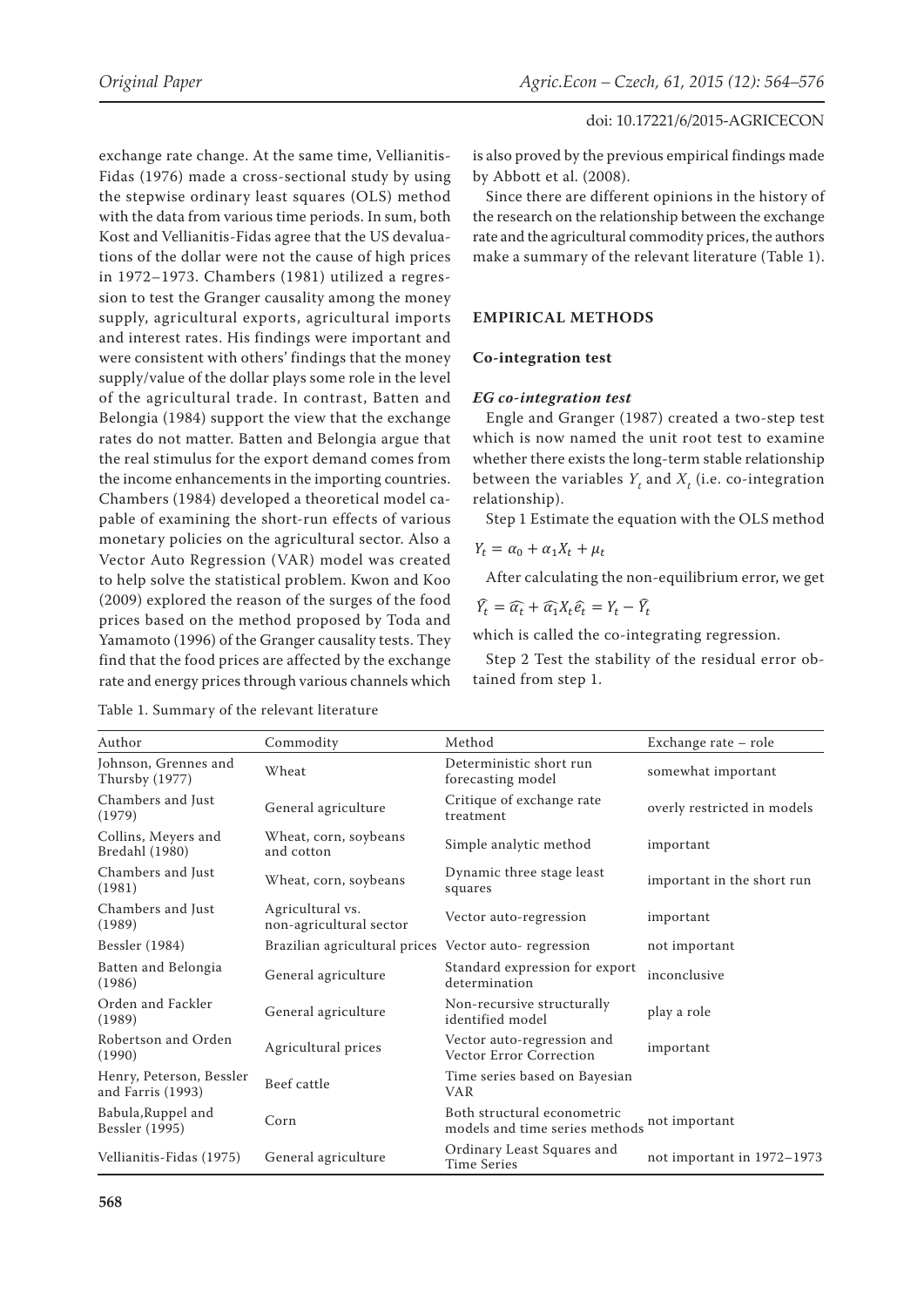If the residual error is a stationary series, then variables  $Y_t$  and  $X_t$  are considered to have the long-term stable relationship.

#### *Johansen co-integration test*

Although the method of the unit root test is simple to be realized, there exist obvious deficiencies in the principle of its test. An assumption of linearity is necessary to design a linear model for the OLS estimate. Johansen and Juselius (1988) brought about a new method based on the vector auto- regression (VAR) model. This method is mainly used to test the coefficients of multivariate regression.

First, we should build a VAR (*q*) model

$$
y_t = \emptyset_1 y_{t-1} + \dots + \emptyset_p y_{t-p} + Hx_t + \varepsilon_t, t = 1, 2, ..., T
$$

in which each component of  $y_{_t}$  is non-reposeful series and it is integrated of order  $1$ .  $x_{\scriptscriptstyle t}$  is a fixed exogenous vector, indicating the constant term, trend term and other certain terms.  $\varepsilon_{_t}$  is a disturbance vector of  $k$ dimension.

After doing the calculus of finite differences, we can get

$$
\Delta y_t = \prod y_{t-1} + \sum_{i=1}^{p-1} \Gamma_i \Delta y_{t-i} + Hx_t + \varepsilon_t
$$

$$
\prod_{i=1}^{p} = \sum_{i=1}^{p} \phi_i - I
$$

$$
\Gamma_i = -\sum_{j=i+1}^{p} \phi_j
$$

We can obtain the  $I(0)$  process after doing the transformation of the finite difference of *I*(1) process. As a consequence, when  $\prod y_{t-1}$  is the vector of *I*(0),  $\Delta y_t$ is a stationary process.

#### **Granger causality test**

The basic idea of the Granger causality test is to add a lagged variable to the equation and to test whether this variable will cause the lagged effect. If so, then we can say that it has the Granger causality relationship. The co-integration test can only explain whether there exists a long term equilibrium relationship. However, to examine the causal linkage needs a further study.

The hypothesis testing model is

$$
y_t = c + \sum_{i=1}^p \alpha_i \Delta y_{t-i} + \sum_j^q \beta_j \Delta x_{t-j} + \varepsilon_t
$$

The null hypothesis is *x* does not Granger cause *y*.  $H_0$ : β<sub>1</sub> = β<sub>2</sub> = ... = β<sub>q</sub> = 0

If the null hypothesis is true, we can get

$$
y_t = c + \sum_{i=1}^p \alpha_i \Delta y_{t-i} + \varepsilon_t
$$

The *F*-statistic can be defined as

$$
F = \frac{(SSE_1 - SSE_0)/q}{SSE_0/(T - q - p - 1)}
$$

*p* and *q* are the lag intervals for endogenous variables *y* and *x*, respectively, which is determined by the AIC criterion. The null hypothesis can be rejected only when the *F*-statistic is larger than the critical value, implying that *x* does not Granger cause *y*.

### **DATA PROCESS**

Our empirical analysis makes use of the weekly prices of the world crude oil prices, the RMB/US dollar exchange rate, and the prices of soybean, maize, wheat, colza oil, late indica rice, early indica rice and japonica rice, covering the period of June 2002 to August 2013. Why did the authors pick the period of June 2002 to August 2013? In the 1900s, most agricultural products' prices remained stationary for most of the time. From 2002, the prices of major agricultural products increased more and more fast, some products' prices doubled during 2002–2013. So the authors want to study whether the oil price shocks can or cannot explain the situation.

The crude oil price is an average of the UK Brent which is measured in the US dollars per barrel. We get the data for this section from the US Energy Information Administration (EIA).The exchange rate shows the value of the US dollar, or the amount of the RMB you have to pay for one unit of the US dollar. We get the data for this section from the Central Bank of China. The data of the agricultural prices is obtained from www.cngrain.com.

The data are all transformed to their base-10 logarithms.

The descriptive statistics of the variables are summarized in Table 2.

From the descriptive statistics, we can find that the exchange rate has the largest volatility (0.055). It can be explained by the fact that the government launched a new policy which is called the Managed Floating Exchange Rate System. After July 2005, the exchange rate fluctuated unstably, determined largely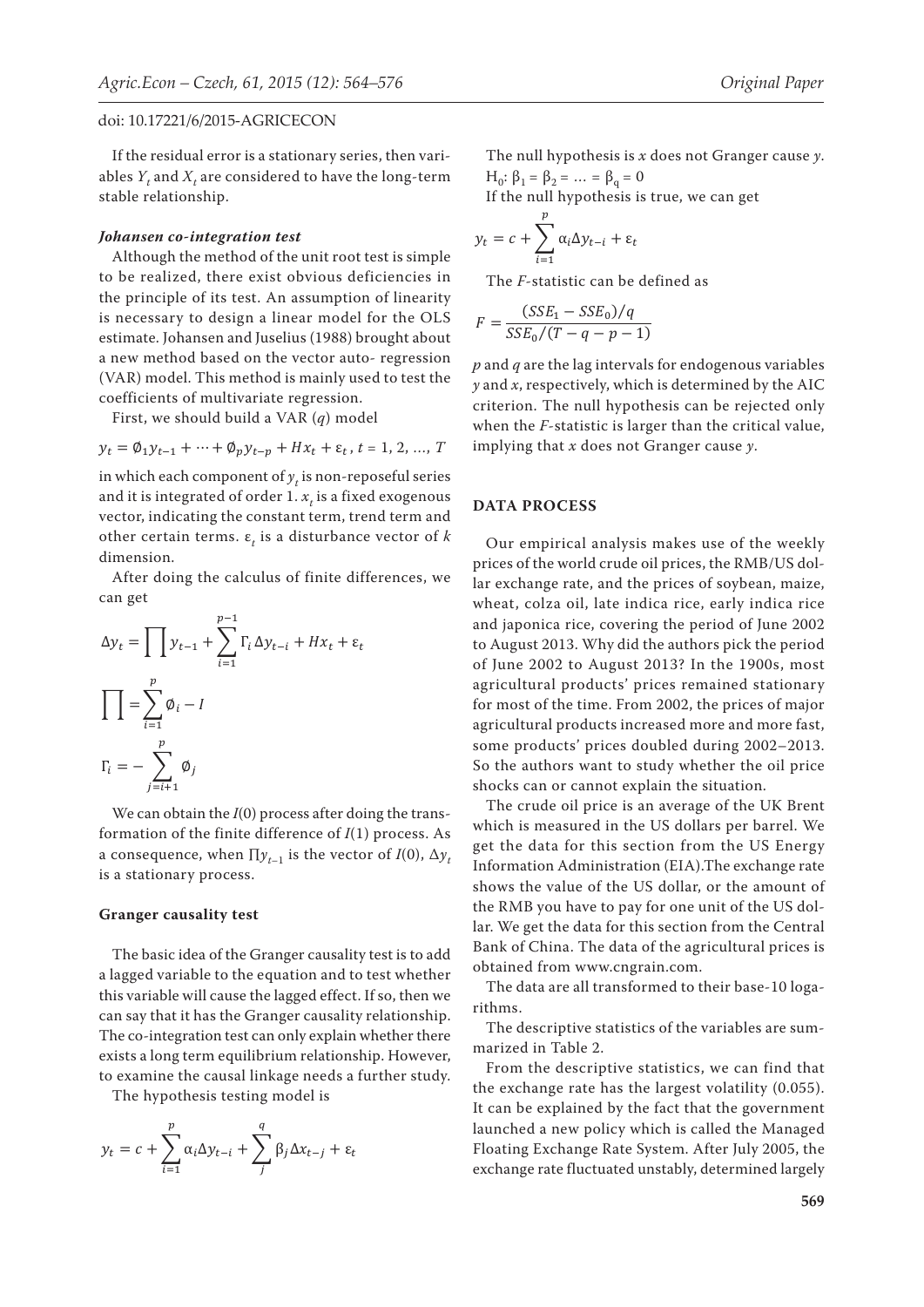| rabic 2: <i>D</i> cocriptive beatholics |            |           |          |           |          |          |          |  |
|-----------------------------------------|------------|-----------|----------|-----------|----------|----------|----------|--|
|                                         | <b>LCO</b> | LJR       | LM       | LS        | LW       | LER      | LO       |  |
| Mean                                    | 3.900      | 3.287     | 3.193    | 3.530     | 3.220    | 0.862    | 1.801    |  |
| Std. Dev.                               | 0.116      | 0.140     | 0.113    | 0.101     | 0.098    | 0.047    | 0.181    |  |
| Skewness                                | $-0.005$   | $-0.462$  | 0.096    | $-0.075$  | $-0.387$ | $-0.070$ | $-0.275$ |  |
| Kurtosis                                | 1.824      | 2.492     | 1.799    | 1.962     | 2.507    | 1.406    | 1.935    |  |
| Coefficient of variation                | 0.030      | 0.042     | 0.036    | 0.028     | 0.030    | 0.055    | 0.100    |  |
| Sum                                     | 2 2 69.718 | 1 912.924 | 1855.243 | 2 047.460 | 1870.952 | 501.805  | 228.701  |  |
| Sum Sq. Dev.                            | 7.869      | 11.311    | 7.458    | 5.857     | 5.525    | 1.288    | 4.147    |  |
| <b>Observations</b>                     | 582        | 582       | 581      | 580       | 581      | 582      | 582      |  |

#### Table 2. Descriptive statistics

L in each name of variable denotes the logarithm (i.e. LCO = logarithm of the prices of colza oil; LJR = logarithm of the prices of japonica rice; LM = logarithm of the prices of maize; LS = logarithm of the prices of soybean; LW = logarithm of the prices of wheat; LER = logarithm of exchange rates; LO = logarithm of the prices of crude oil)

by the demand and supply forces. What is more, the financial crisis appeared in the US, leading the federal government to an awkward circumstance of twin deficits in finance and trade. So a temporary depreciation of the US dollar may help the state to get out of the dilemma, but that means that other currencies are faced with an era of appreciation against the US dollar. The prices of soybean, wheat and colza oil have a relatively smaller volatility than other agricultural commodities (0.028, 0.030, 0.030 respectively). Because soybean and wheat are delivered in the Dalian Commodity Exchange (DCE) and the Zhengzhou Commodity Exchange (ZCE), their prices are decided by the market mechanism to a great extent. The correlation coefficients are shown in Table 3.

The correlation matrix indicates a highly linear correlation among the agricultural prices. For example, the correlation is 0.948 between the prices of maize and wheat, and it is 0.837 between the prices of soybean and colza oil. A sudden shock in a single commodity will be quickly passed on to other commodity trading markets. However, each commodity price presents a negative correlation against the exchange rate. As discussed in the

introduction section, the appreciation of the RMB makes foreign goods cheaper to purchase than in the domestic market, thus decreasing the domestic demand. Theoretically, the prices of domestic commodities will drop. At the same time, China has employed a loose monetary policy for a period of time. The government-issued currency in circulation outnumbered the real demand for money. In addition, the economic development in China relies primarily on the real estate, construction and other traditional industries. The asset bubble, particularly the property-value bubble, will also drive the local currency to be devalued. The pressure from the outside appreciation and the inside depreciation is formed. This factor may be attributed to the phenomenon of the negative correlation between the exchange rate and other commodity prices. In order to analyze the causality, we have to turn to advanced methods rather than a simple correlation analysis.

## **EMPIRICAL FINDINGS**

Since the way of stochastic is different at each time point of the non-stationary series, the general

|            | <b>LCO</b>  | LER         | LJ        | LM        | LO        | LS        | LW |
|------------|-------------|-------------|-----------|-----------|-----------|-----------|----|
| <b>LCO</b> |             |             |           |           |           |           |    |
| LER        | $-0.045013$ |             |           |           |           |           |    |
| LJ         | 0.4869873   | $-0.65546$  |           |           |           |           |    |
| LM         | 0.7457149   | $-0.527573$ | 0.8704885 |           |           |           |    |
| LO         | 0.6445253   | $-0.426972$ | 0.5903129 | 0.7460615 |           |           |    |
| LS.        | 0.8366835   | $-0.369306$ | 0.7700543 | 0.9450363 | 0.7613859 |           |    |
| LW         | 0.7127861   | $-0.533803$ | 0.9235072 | 0.9479575 | 0.6708179 | 0.8968107 |    |

Table 3. Correlation matrix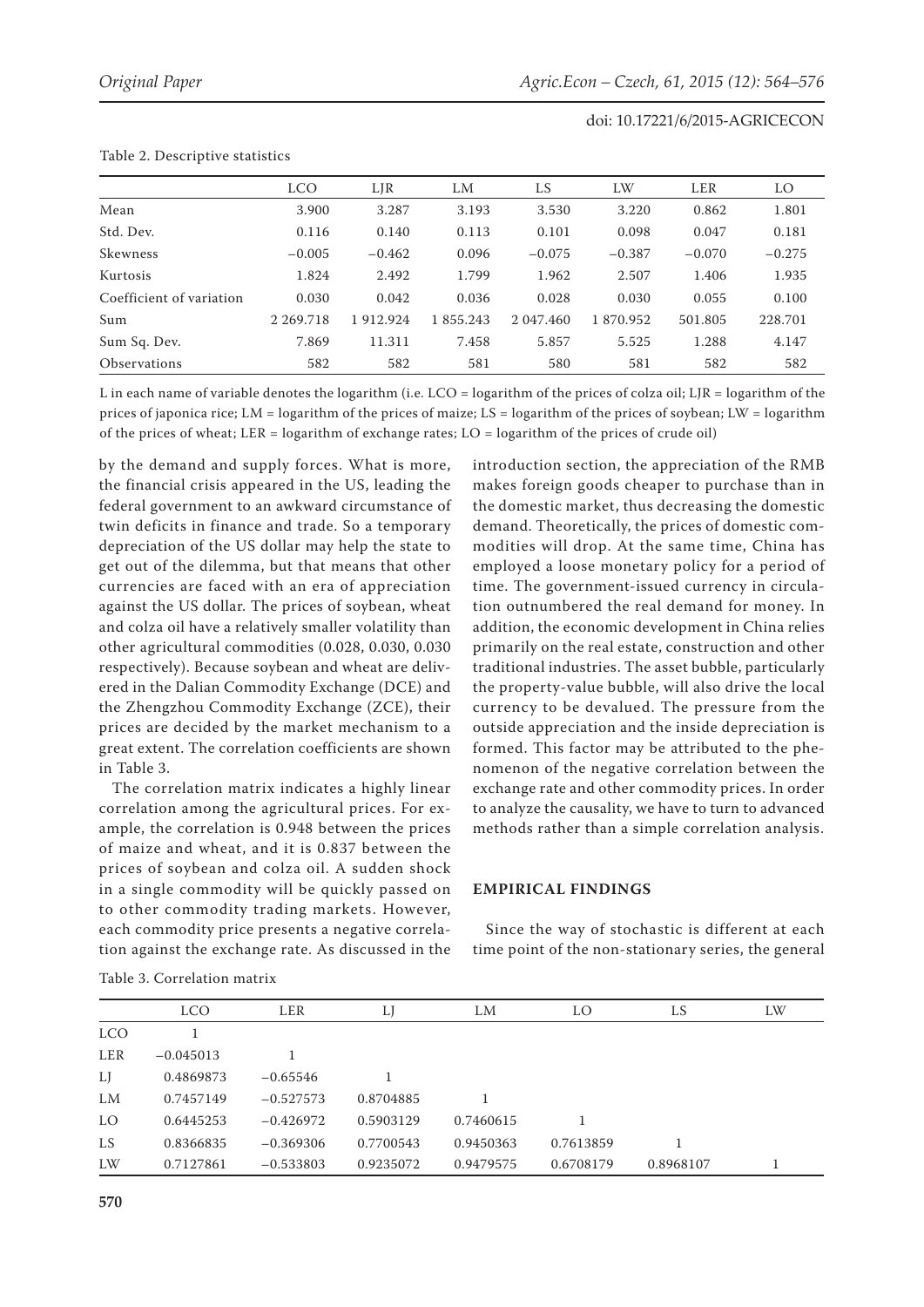Table 4. Results for the unit root tests

|                                      |        | ADF                                 | РP             |                  |  |
|--------------------------------------|--------|-------------------------------------|----------------|------------------|--|
|                                      |        | Statistic Prob.** Statistic Prob.** |                |                  |  |
| Levels                               |        |                                     |                |                  |  |
| Intercept                            | 7.3979 | 0.9183                              | 7.3065 0.9222  |                  |  |
| Intercept and trend $17.3448$ 0.2383 |        |                                     | 14.4267 0.4184 |                  |  |
| <i>First-difference</i>              |        |                                     |                |                  |  |
| Intercept                            |        | 693.13 0.0000**                     |                | 950.16 0.0000**  |  |
| Intercept and trend                  |        | 960.96 0.0000**                     |                | 1456.05 0.0000** |  |

\*\* denotes statistical significance at the 5% level of significance

stochastic of the series is hard to capture. Apart from that, there is a possibility to get the spurious regression. Hence, the unit root test is necessary to overcome these two problems. The results of the ADF and PP unit root tests in the Table 4 show that the maximum order of integration is one  $(d = 1)$ . That means that the first-differenced variables with constant and trend are stationary. Then we can use the first-differenced variables to perform the cointegration analysis.

The Vector Auto Regression (VAR) model can be applied to predict the related time series system and to analyze the dynamic shock caused by the random

Table 5. Johansen co-integration test



Figure 6. Inverse roots of AR characteristic polynomial

disturbance. First, the Johansen co-integration test is conducted and its results are shown in the Table 5.

Although we have examined the co-integrating relationship, we should also verify its validity. Here, we use the AR Roots Graph which is straighter to understand (Figure 6).

Since the inverse roots are all depicted in the unit circle, we can assert that the VAR (2) model is stable and will not influence the standard deviation of the

| Hypothesized No. of CE(s) | Eigenvalue | Trace Statistics | 0.05 Critical Value | $Prob.**$ |  |
|---------------------------|------------|------------------|---------------------|-----------|--|
| None*                     | 0.373692   | 161.6181         | 125.6154            | 0.0001    |  |
| At most 1 <sup>*</sup>    | 0.270659   | 103.5968         | 95.75366            | 0.0129    |  |
| At most 2                 | 0.212035   | 64.46072         | 69.81889            | 0.1242    |  |
| At most 3                 | 0.1471     | 34.91139         | 47.85613            | 0.4527    |  |
| At most 4                 | 0.079789   | 15.18134         | 29.79707            | 0.7682    |  |
| At most 5                 | 0.038514   | 4.870412         | 15.49471            | 0.8224    |  |
| At most 6                 | 1.81E-06   | 0.000225         | 3.841466            | 0.9899    |  |

Trace test indicates 3 co-integrating equations at the 0.05 level \*denotes rejection of the hypothesis at the 0.05 level

|            | <b>LCO</b> | LER       | LJ         | LM       | LΟ        | LS        | LW        |
|------------|------------|-----------|------------|----------|-----------|-----------|-----------|
| <b>LCO</b> |            | 2.7771    | 14.6124*   | 11.7515* | 0.7873    | 14.6516*  | 30.4042*  |
| <b>LER</b> | 1.0748     |           | 0.5174     | 3.5030   | 4.9826*   | 4.1909    | 0.7764    |
| LJ         | 1.0551     | 4.5402    |            | 0.6516   | 0.3820    | 0.2681    | 7.1709*   |
| LM         | 1.3901     | 1.4193    | 1.5274     |          | 2.1750    | $6.5802*$ | 0.7677    |
| LO         | 3.2824     | $6.8046*$ | 0.1627     | 2.9881   |           | 1.5165    | 8.9283*   |
| LS         | 19.4954*   | 0.6605    | 2.5993     | 20.0643* | $5.3243*$ |           | $7.3345*$ |
| LW         | 0.9448     | 0.0443    | $11.7611*$ | 8.6162*  | 0.9744    | 1.9461    |           |

Table 6. Results for the long-run causality test

\*denotes rejection of the hypothesis at the 0.05 level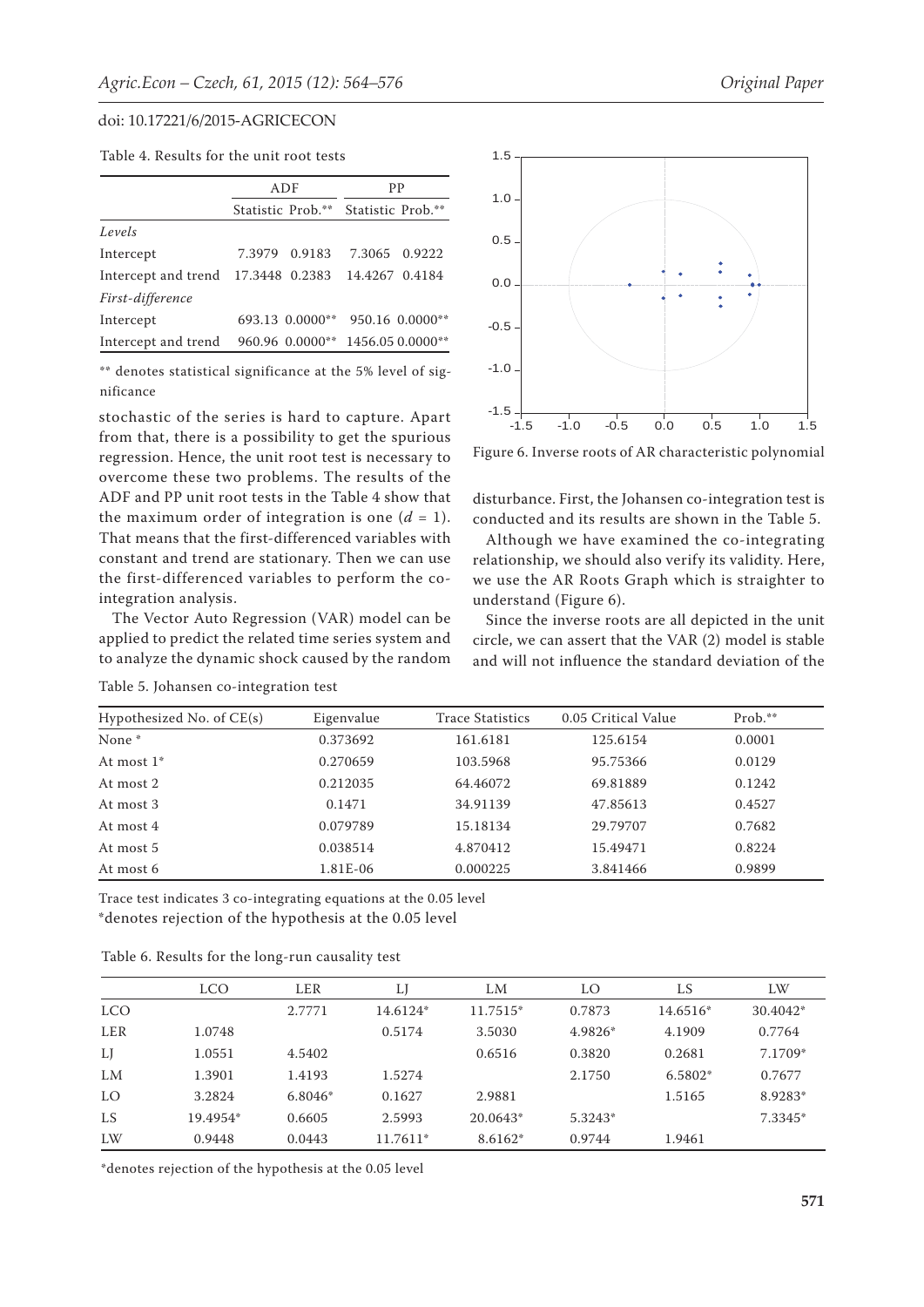impulse response function. Afterwards, we can do the Granger causality test and obtain the Table 6 as follows.

The long-run causality test reveals a seemingly distinct result. The exchange rate does not Granger cause agricultural prices during the period selected.

Response of COLZA OIL to EXCHANGE RATE



## Response of MAIZE to EXCHANGE RATE



Response of SOYBEAN to EXCHANGE RATE



Figure 7. Response to one-standard deviation of the exchange rate

The authors think it is because the loose monetary policy in China weakens the conducting effect of the outside appreciation for the RMB. On the other hand, the oil price only Granger causes the price of soybean. This reasonable result can be explained

## Response of JAPONICA RICE to EXCHANGE RAT



Response of OIL PRICE to EXCHANGE RATE



## Response of WHEAT to EXCHANGE RATE

![](_page_8_Figure_18.jpeg)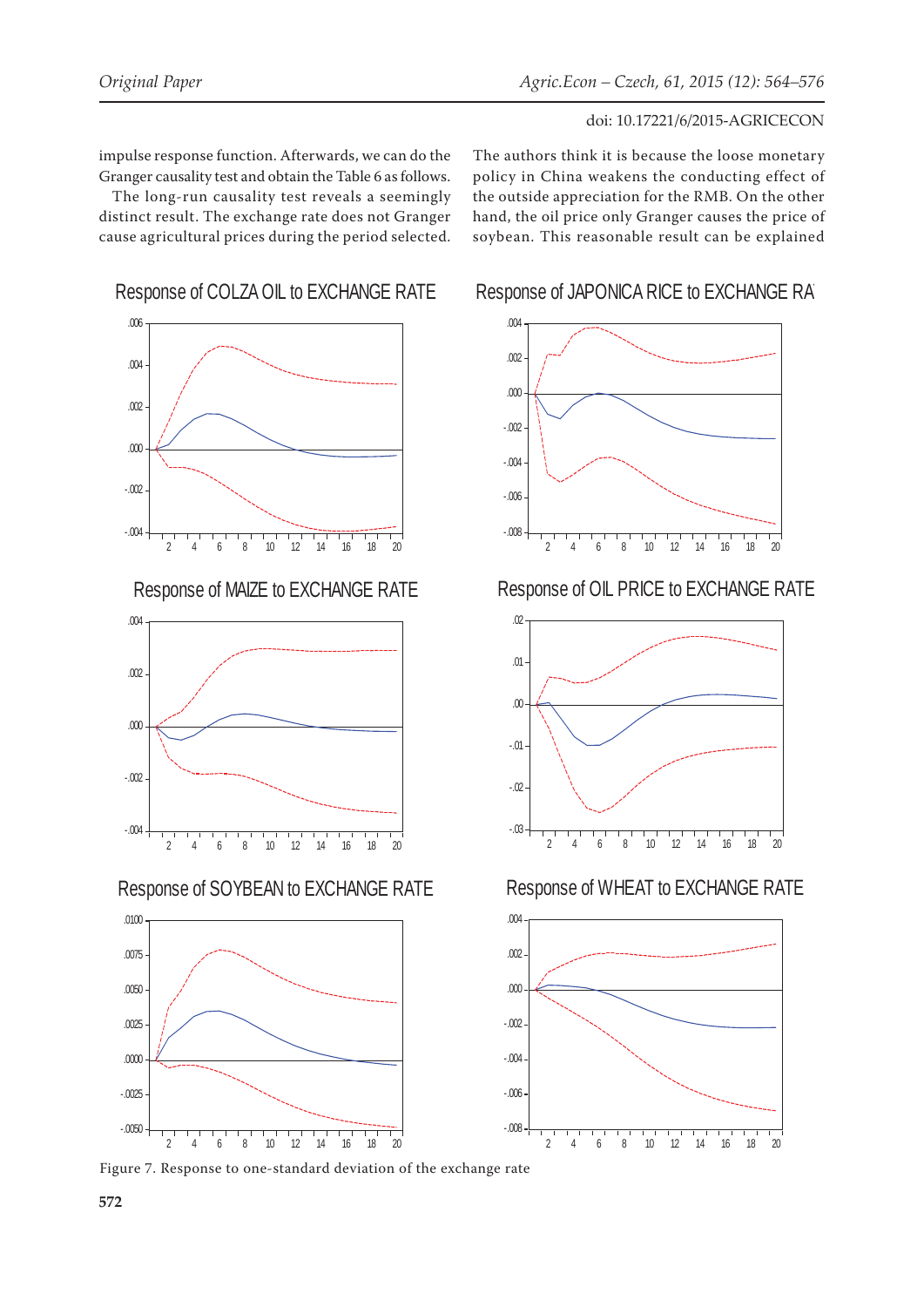that the soybean is a perfect raw material to produce biofuels, a substitution of crude oil. Therefore, these two factors show a strong negative relationship.

Since the long-run Granger causality analysis fails to indicate the linkages from the oil prices and the

Response of COLZA OIL to OIL PRICE

exchange rate, the authors use another statistic technique called the generalized impulse response analysis. Graphs depicted in the Figure 7 and Figure 8 illustrates the degree of deviation for different agricultural prices when given a one-standard deviation shock.

Response of JAPONICA RICE to OIL PRICE

![](_page_9_Figure_7.jpeg)

Figure 8. Response to one-standard deviation of the oil price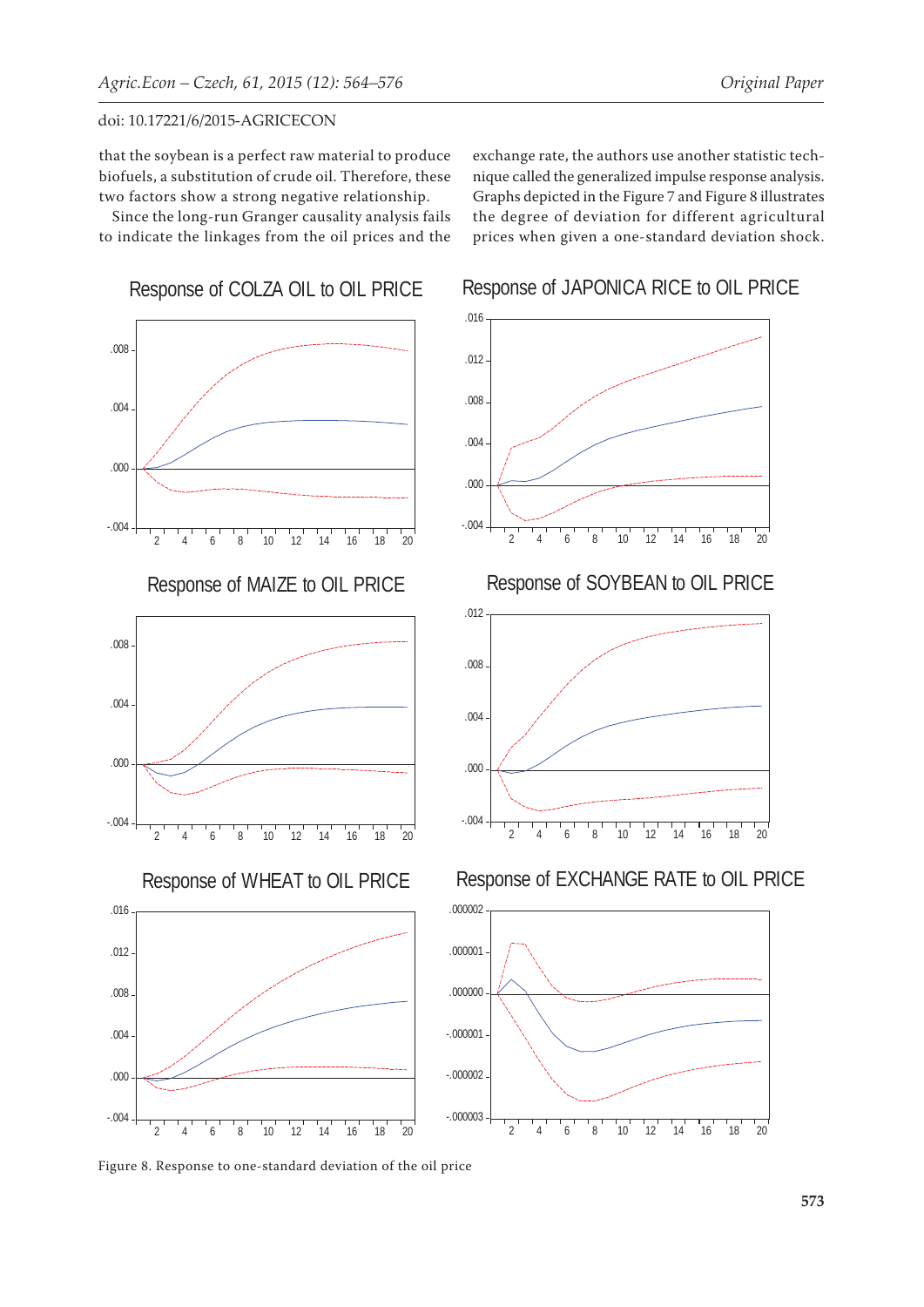The results show that the response functions are not statistically significant. Therefore, the conclusion conducted from the short-run prospect is consistent with the one from the long-run.

In conclusion, neither the Granger causality test nor the generalized impulse response analysis shows the causal linkages expected. The oil price Granger causes the price of soybean but does not Granger cause the prices of other agricultural commodities. One possible explanation is the substitution effect discussed before. Another possible explanation is that soybean is the only grain crop that can be traded in the world market. In other words, China's agricultural commodities cannot be traded freely to the foreign countries except soybean. Of all the grain crops, soybean has the largest foreign-trade dependency which has amounted to 80% in the year 2012. Hence, there should exist a linkage between the world oil prices and soybean prices.

The exchange rate does not Granger cause any price of the commodity. Firstly, the formation of the exchange rate mechanism in China is mainly controlled by the government, but not by the market mechanism. Secondly, the degree of integration for the domestic and global market is not strong enough to make the domestic commodity prices sensitive to the changes in the exchange rate.

## **CONCLUSION AND SUGGESTION**

In this paper, the authors use the weekly prices from June 2002 to August 2013 of soybean, maize, wheat, colza oil, and japonica rice and try to find out the interrelationship among them. With the Granger causality test and the generalized impulse response analysis, the long-run and short-run scenarios are presented, respectively. The results reveal that the oil prices can only Granger cause the soybean price while the exchange rate is not the predominant factor influencing the agricultural prices.

The food security is as important as the energy security to a sovereign state. Although soybean is the only commodity traded in the world market, there is a trend that other agricultural bulk commodities will be transacted unrestrictedly in the future. So the government should guarantee the inventory of the agricultural crops and to decrease the foreign dependency of soybean. On the one hand, there should be developed a new cultivation technology to increase the yield per unit. Also, the farmers ought to be equipped

with more subsidies to be encouraged to expand the production.

Besides, the mass production of biofuel will also exacerbate the situation. Take the US as an example; the production scale was expanded in 2005 due to the increase in the oil prices. The high oil prices stimulate the demand for maize, the raw material for the ethanol production. Maize will suffer a following surge in prices as well. What is worse, the soaring demand for maize will lead farmers to increase the planting of maize, thus decreasing the cultivated area for soybean. The short supply of soybean makes itself more expensive than before. The food security is one of the most important issues in China. The Chinese government should control the use maize and other foods as raw materials to produce biofuel. However, the government can encourage the manufactories to use the biological waste to produce biofuel, and give these manufactories an exemption from the value added tax.

## **Acknowledgement**

I would like to express my deepest appreciation to all who have helped me to complete this study. The project was sponsored by the National Natural Science Foundation of China (ID 71273277), the Scientific Research Foundation for the Returned Overseas Chinese Scholars and the State Education Ministry (ID 2013693).

### **REFERENCES**

- Abbott P.C., Hurt C., Tyner W.E. (2008): What's Driving Food Prices? Farm Foundation Issue Reports, July 2008. Available at http://ageconsearch.umn.edu/bitstream/37951/2/FINAL%20WDFP%20REPORT%20 7-28-08.pdf
- Babula R.A., Ruppel F.J., Bessler D.A. (1995): U.S. corn exports: the role of the exchange rate. Agricultural Economics, 13: 75–88.
- Baffes J. (2007): Oil spills on other commodities. Access and Download Statistics, 32: 126–134.
- Batten D.S., Belongia M.T. (1984): The recent decline in agricultural exports: is the exchange rate the culprit? Federal Reserve Bank of St. Louis Review, 66: 5–14.
- Batten D.S., Belongia M.T. (1986): Monetary policy, real exchange rates, and U.S. agricultural exports. American Journal of Agricultural Economics, 68: 422–427.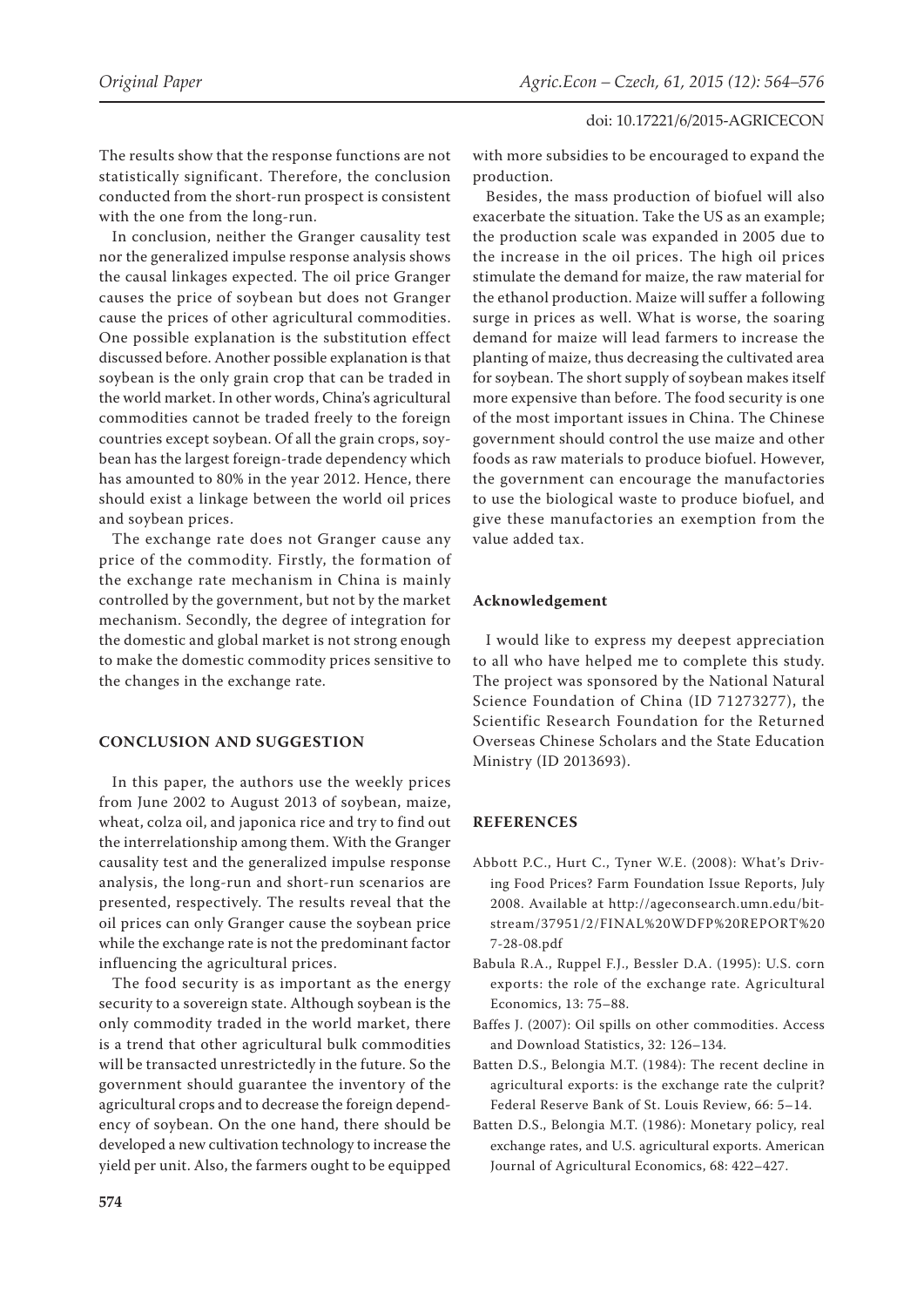- Bessler D.A. (1984): Relative prices and money: a vector autoregression on Brazilian data. American Journal of Agricultural Economics, 66: 25–30.
- Campiche, J.L., Bryant, H.L., Richardson, J.W. and Outlaw, J.L. (2007). Examining the Evolving Correspondence Between Petroleum Prices and Agricultural Commodity Prices. In: Proceeding of the AAEA Meeting, Portland, OR, July 29–August 1.
- Chambers R.G. (1984): Agricultural and financial market interdependence in the short run. American Journal of Agricultural Economics, 66: 12–24.
- Chambers R.G., Just R.E. (1979): A critique of exchange rate treatment in agricultural trade models. American Journal of Agricultural Economics, 61: 249–257.
- Chambers R.G., Just R.E. (1981): Effects of exchange rate changes on U.S. agriculture: a dynamic analysis. American Journal of Agricultural Economics, 63: *32***–**46.
- Chambers R.G., Just R.E. (1989): Estimating multioutput technologies. American Journal of Agricultural Economics, 71: 980–995.
- Collins K.J., Meyers W.H., Bredahl M.E. (1980): Multiple exchange rate changes and U.S. agricultural commodity prices. American Journal of Agricultural Economics, 62: 656–665.
- Du X., Hayes D.J., Yu C. (2011): Dynamics of biofuel stock prices: A Bayesian approach. American Journal of Agricultural Economics, 93: 418–425.
- Engle R.F., Granger C.W.J. (1987): Co-integration and Error correction: representation, estimation, and testing. Econometrica, 55: 251–276.
- Esmaeili A., Shokoohi Z. (2011): Assessing the effect of oil price on world food prices: Application of principal component analysis. Energy Policy, 39: 1022–1025.
- FAOSTAT: Food and Agriculture Organization of the United Nations [DB/OL]. Available at www.faostat.org
- Hanson K., Robinson S., Schluter G. (1993): Sectoral effects of a world oil price shock: economy wide linkages to the agricultural sector. Journal of Agricultural and Resource Economics, 18: 96–115.
- Harri A., Nalley L.L., Hudson D. (2009): The relationship between oil, exchange rates, and commodity prices. Journal of Agricultural and Applied Economics, 41: 501–510.
- Henry G., Peterson E.W.F., Bessler D., Farris D. (1993): A time-series analysis of the effects of government policies on the U.S. beef cattle industry. Journal of Policy Modeling, 15: 117–139.
- Johansen S. (1988): Statistical analysis of co-integration vectors. Journal of Economic Dynamics and Control, 12: 231–254.
- Johnson P.R., Grennes T., Thursby M. (1977): Devaluation, foreign trade controls, and domestic wheat prices. American Journal of Agricultural Economics, 59: 619–627.
- Keith C. (2008): The role of Recent Developments with a Focus on Feed Grain Markets and Market Prospects: A Review of Recent Development with a Focus on Feed Grain Markets and Market Prospects. Supporting material for a review conducted by Kraft Foods Global, Inc. of the current situation in farm and food markets, June19, 2008.
- Kost, W.E. Effects of an exchange rate change on agricultural trade. Agricultural Economics Research, 28: 99–106.
- KPMG (2013): Global reach of China luxury. A KPMG study, kpmg.com/cn
- Kwon D., Koo W.W. (2009): Price transmission channels of energy and exchange rate on food sector: A disaggregated approach based on stage of process. In: Agricultural & Applied Economics Association 2009 AAEA & ACCI Joint Annual Meeting, Milwaukee, Wisconsin, July 26–29, 2009.
- Nazlioglu S. (2011): World oil and agricultural commodity prices: Evidence from nonlinear causality. Energy Policy, 39: 2935–2943.
- Orden D., Fackler P.L. (1989): Identifying monetary impacts on agricultural prices in VAR models. American Journal of Agricultural Economics, 71: 495–502.
- Roache S.K. (2012): China's Impact on World Commodity Markets. IMF Working Paper WP/12/115, International Monetary Fund.
- Robertson J.C., Orden D. (1990): Monetary impacts on prices in the short and long run: some evidence from New Zealand. American Journal of Agricultural Economics, 72: 160–171.
- Schuh G.E. (1974): The exchange rate and U.S. agriculture. American Journal of Agricultural Economics, 57: 1–13.
- The Chinese Luxury Traveler White Paper 2013 (2013). Hurun Research Institute, ILTM Asia.
- The State Statistical Bureau. Available at http://www.stats. gov.cn/
- Toda H.Y., Yamamoto T. (1995): Statistical inference in vector autoregressions with possibly integrated processe. Journal of Econometrics, 166: 225–250.
- U.S. Department of Energy [DB/OL]. Available at http:// www.energy.gov/energysources/bioenergy.htm.
- Vellianitis-Fidas A. (1976): The impact of devaluation on U.S. agricultural exports. Agricultural Economics Research, 28: 107–116.
- Von Braun J. (2008): Rising food prices: what should be done? Eurochoices, 7: 30–35.